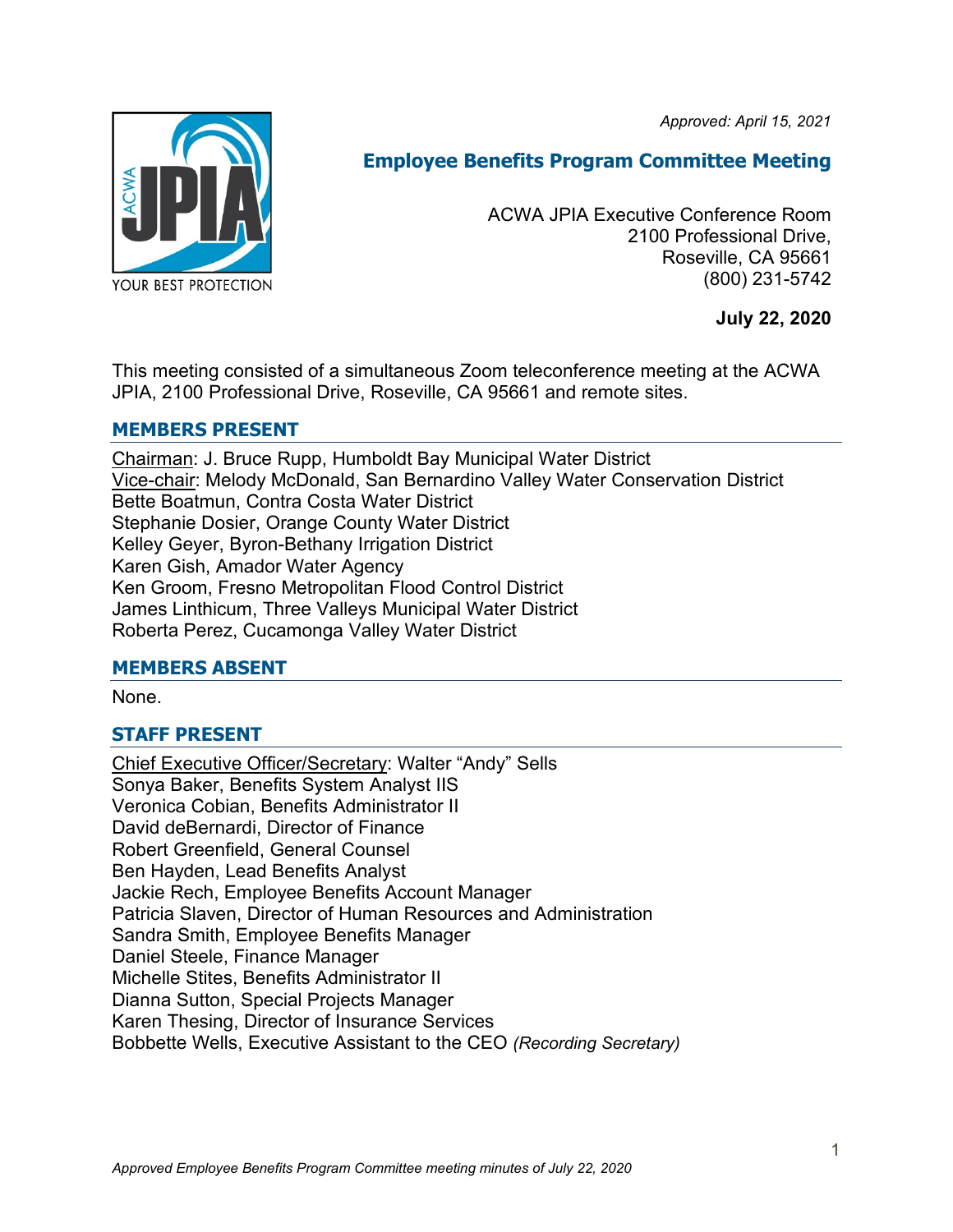### **OTHERS IN ATTENDANCE**

Fred Bockmiller, Mesa Water District Maddie Kibriya, Town of Discovery Bay Community Services District David A. Drake, Rincon Del Diablo Municipal Water District EG "Jerry" Gladbach, Santa Clarita Valley Water District Brent Hastey, Yuba Water Agency Al Lopez, Western Municipal Water District Kimberly Miller, Alliant Kevin Phillips, Paradise Irrigation, Finance Chairman Randall Reed, Cucamonga Valley Water District Thomas Sher, Alliant Pam Tobin, San Juan Water District

### **WELCOME**

Chairman Rupp welcomed everyone in attendance.

### **CALL TO ORDER AND ANNOUNCEMENT OF QUORUM**

Chairman Rupp called the meeting to order at 9:02 a.m. He announced there was a quorum.

### **ANNOUNCEMENT RECORDING OF MEETING**

Chairman Rupp announced that the meeting would be recorded to assist in preparation of minutes. Recordings are only kept 30 days following the meeting, as mandated by the California Brown Act.

### **PUBLIC COMMENT**

Chairman Rupp noted that, as the agenda stated, members of the public would be allowed to address the Employee Benefits Program Committee on any agenda item prior to the Committee's decision on that item. Comments on any issues on the agenda, or not on the agenda, were also welcomed. No comments were brought forward.

### **INTRODUCTIONS**

Chairman Rupp welcomed all in attendance.

### **ADDITIONS TO OR DELETIONS FROM THE AGENDA**

Chairman Rupp asked for any additions to, or deletions from, the agenda; none requested.

### **CONSENT AGENDA**

Chairman Rupp called for approval of the minutes of the June 24, 2019 meeting.

M/S/C (Gish/Boatmun) (Boatmun-Yes; Dosier-Yes; Geyer-Yes; Gish-Yes; Groom-Yes; Linthicum-Yes; McDonald-Yes; Perez-Yes; Rupp,-Yes): That the Employee Benefits Program Committee approve the minutes of the June 24, 2019 meeting as presented.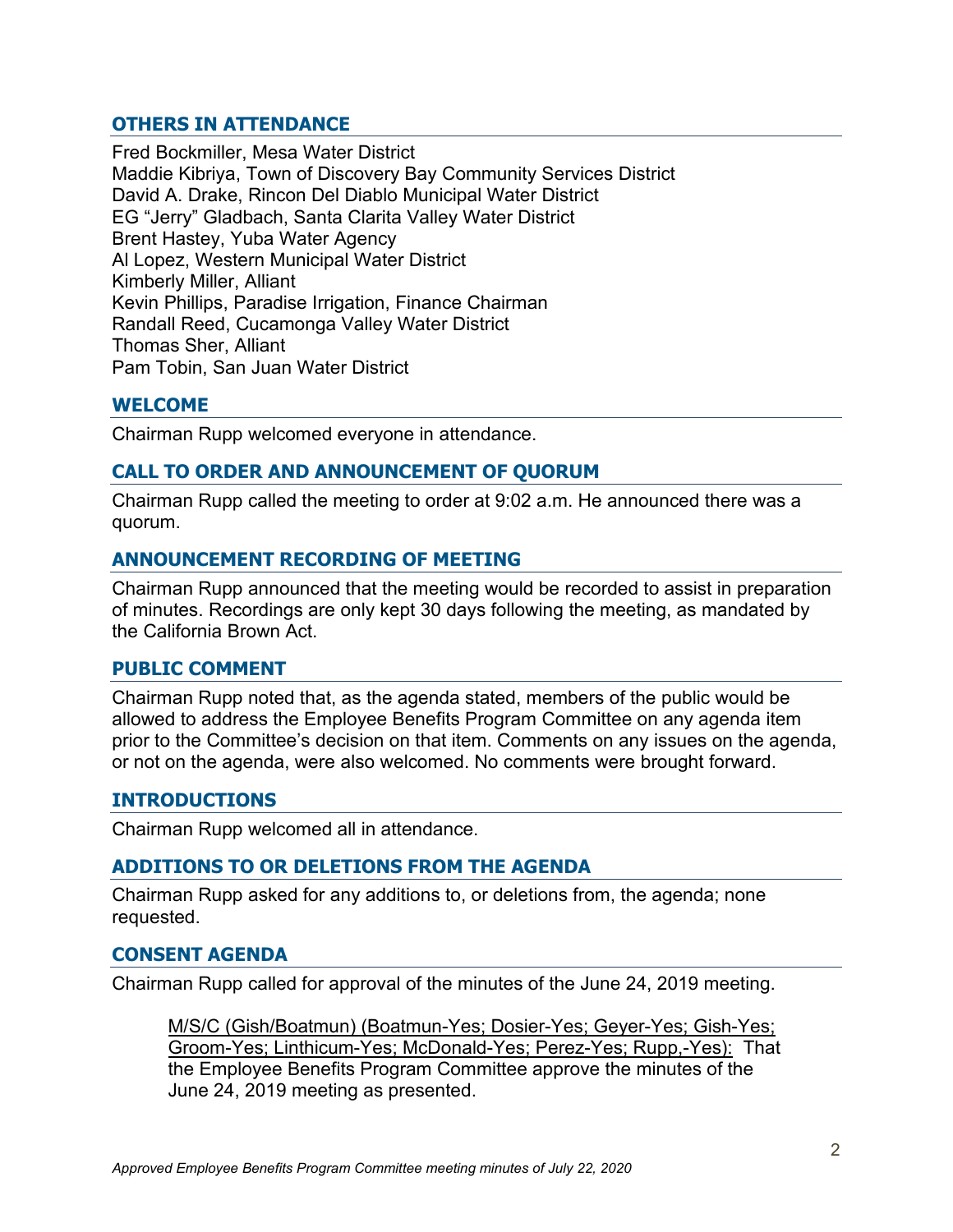# **MEETINGS ATTENDED ON BEHALF OF JPIA**

None reported.

# **PROGRAM HISTORY AND CURRENT STATUS**

Ms. Smith previewed the information to be presented in the meeting:

- Staff recommendations
- Employee Benefits rate history
- 2020 financial recap
- Medical plan enrollment history
- Current medical plan offerings

# **PRICING & PLAN OPTIONS FOR ANTHEM PPO MEDICAL PLANS**

Ms. Smith stated that the JPIA medical and pharmacy trends for the last several years have been lower than market benchmarks, due in part to plan design changes that have been made. Alliant projections were based on data through March 31, 2020. Staff discussed COVID-19 impacts to plan costs and considerations for projecting costs in the current environment.

Staff reviewed the recommended proposed plan design changes.

M/S/C (Linthicum/Boatmun) (Boatmun-Yes; Dosier-Yes; Geyer-Yes; Gish-Yes; Groom-Yes; Linthicum-Yes; McDonald-Yes; Perez-Yes; Rupp,-Yes): That the Employee Benefits Program Committee recommends that the Executive Committee approve the proposed plan design changes including Rx Post Check, High Cost Generics, Copay Assistance Program, Safe Harbor Program, and setting the cost of the Advantage PPO Program to 12% less than the Classic PPO Program, effective January 1, 2021.

Mr. Linthicum made a motion that the Employee Benefits Program Committee recommends that the Executive Committee approve a 2.5% aggregate reduction in rates for the Anthem Blue Cross Self-Funded PPO Plan pricing, effective January 1, 2021. The motion failed without a second.

M/S/C (Dosier/Geyer) (Boatmun-No; Dosier-Yes; Geyer-Yes; Gish-Yes; Groom-Yes; Linthicum-No; McDonald-Yes; Perez-Yes; Rupp,-Yes): That the Employee Benefits Program Committee recommends that the Executive Committee approve no aggregate change to rates for the Anthem Blue Cross self-funded PPO plans, effective January 1, 2021.

### **PRICING FOR ANTHEM HMO MEDICAL PLANS**

Ms. Smith reported that Anthem provided a rate increase of 7% for the insured portion of the HMO plan. When combined with the self-funded Employer Group Waiver Plan portion, and member premiums allocated by region, Incentive vs. Standard rates, the overall increase in costs is projected to be 7.6%.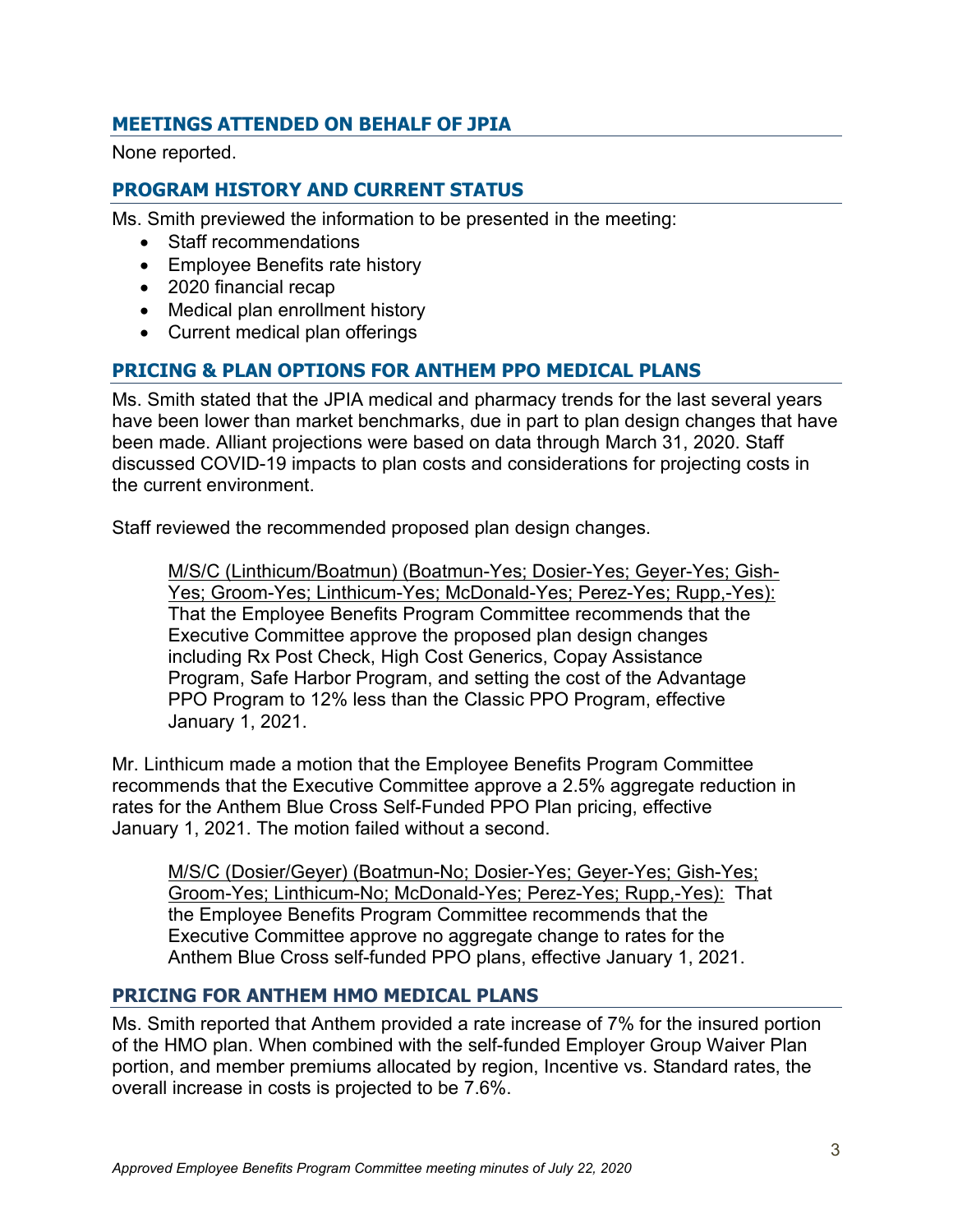M/S/C (Boatmun/Linthicum) (Boatmun-Yes; Dosier-Yes; Geyer-Yes; Gish-Yes; Groom-Yes; Linthicum-Yes; McDonald-Yes; Perez-Yes; Rupp,-Yes): That the Employee Benefits Program Committee recommends that the Executive Committee approve an aggregate increase of 7.6**%** for the Anthem Blue Cross HMO plans, effective January 1, 2021.

### **PRICING FOR KAISER MEDICAL PLANS**

Ms. Smith stated that for the 2021 renewal, rates provided by Kaiser reflected an average increase of 9.12% to the non-Medicare rates. Kaiser Senior Advantage rates, for retirees with Medicare, reflect a 6.5% decrease in rates. The increase to member premiums to meet these expenses is 8.84%.

M/S/C (Boatmun/Linthicum) (Boatmun-Yes; Dosier-Yes; Geyer-Yes; Gish-Yes; Groom-Yes; Linthicum-Yes; McDonald-Yes; Perez-Yes; Rupp,-Yes): That the Employee Benefits Program Committee recommends that the Executive Committee approve an aggregate rate increase of 8.84**%** for the Kaiser plans, effective January 1, 2021.

# **PRICING FOR THE ANCILLARY PLANS**

Ms. Smith stated that Delta Dental PPO and Vision Service Plan (VSP) plans are selffunded. These plans continue to perform well. A temporary reduction in claims costs in the second quarter is not anticipated to result in a long term reduction in costs. There are no changes to the carriers' administrative fees for claims processing and network access for 2021. Staff recommends **no change** in rates for the self-funded dental and vision plans.

The following fully insured plans were presented for renewal with **no change** in rates for 2021:

- DeltaCare HMO
- Standard Short-Term Disability

The following fully insured plans were presented for renewal with a **5% decrease** in rates for 2021:

- Standard Long-Term Disability
- Standard Basic Life
- Standard Supplemental Life

M/S/C (Linthicum/Boatmun) (Boatmun-Yes; Dosier-Yes; Geyer-Yes; Gish-Yes; Groom-Yes; Linthicum-Yes; McDonald-Yes; Perez-Yes; Rupp,-Yes): That the Employee Benefits Program Committee recommends that the Executive Committee approve renewal of the Delta Dental PPO, DeltaCare HMO, VSP, and Standard Short-Term Disability programs with no change in rates; and renewal of the Standard Long-Term Disability, Basic Life and Supplemental Life programs with a 5% decrease in rates, effective January 1, 2021.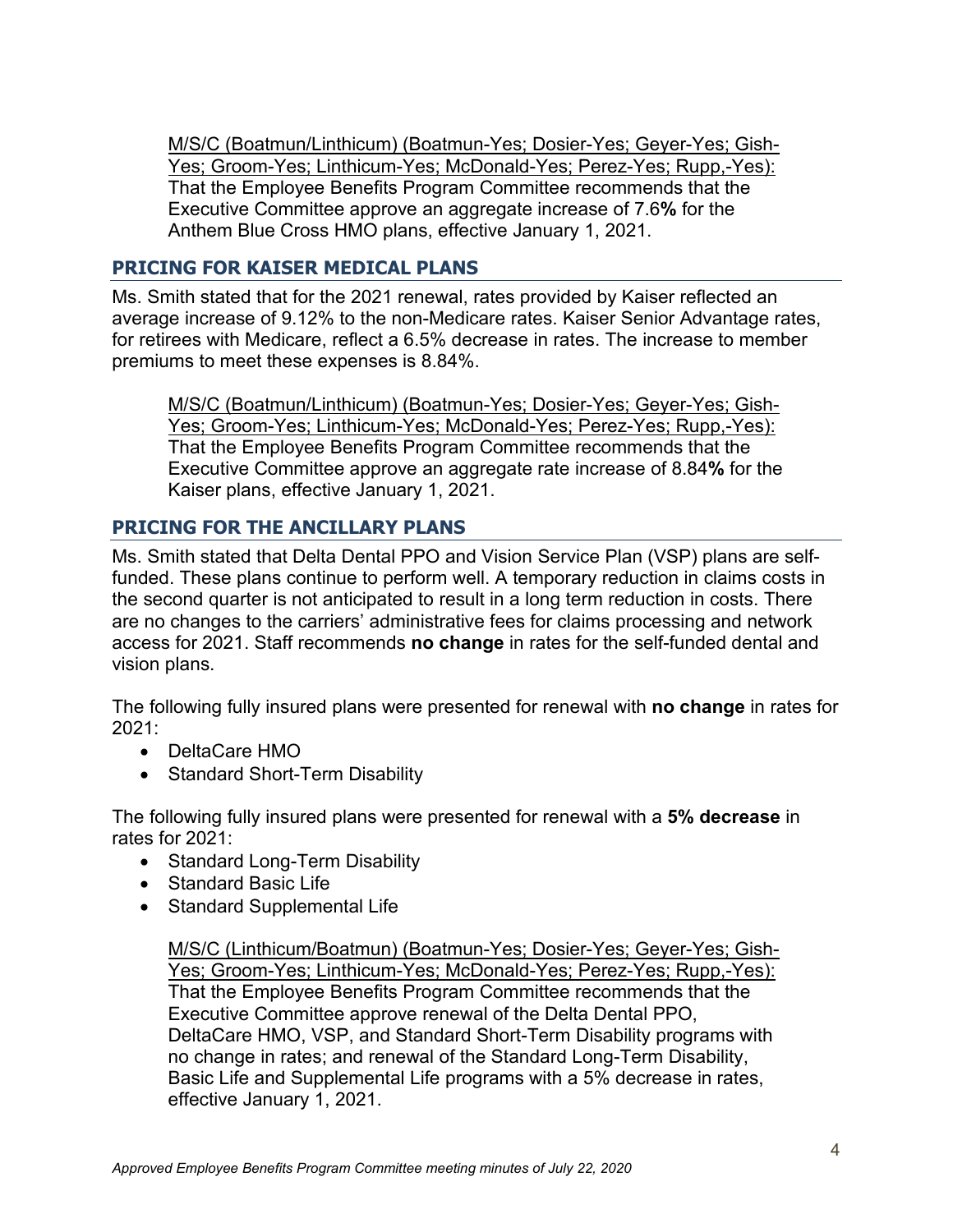### **EMPLOYEE ASSISTANCE PROGRAM**

Ms. Smith reported that due to service issues reported by participants, staff explored returning to Anthem as JPIA's Employee Assistance Program (EAP) provider. The robust bank of eight training hours per member agency attracted JPIA to MHN, and has been very well received by members.

Anthem has agreed to match the bank of training hours available through MHN, along with other components of the program, and provided a proposal with a lower per employee per month cost. The monthly premium per participant would decrease 7%, from \$2.57 to \$2.38. This cost includes the JPIA's \$0.60 administrative fee.

M/S/C (Linthicum/Perez) (Boatmun-Yes; Dosier-Yes; Geyer-Yes; Gish-Yes; Groom-Yes; Linthicum-Yes; McDonald-Yes; Perez-Yes; Rupp,-Yes): That the Employee Benefits Program Committee recommends that the Executive Committee approve Anthem EAP to replace MHN EAP with a 7% decrease in rates, effective January 1, 2021.

### **PARTICIPATION REQUIREMENTS**

Ms. Smith stated that since 2013, staff has been collecting redacted tax returns along with signed affidavits from grandparents, in lieu of birth certificates. The grandparent attests that they are primarily responsible for caring the child, that the child lives with them, and they are financially responsible for the child. However, those criteria are not clearly identified by the approved Executive Committee motion of July 2013.

M/S/C (Gish/McDonald) (Boatmun-Yes; Dosier-Yes; Geyer-Yes; Gish-Yes; Groom-Yes; Linthicum-Yes; McDonald-Yes; Perez-Yes; Rupp,-Yes): That the Employee Benefits Program Committee recommends that the Executive Committee approve requirement of financial responsibility, shared residence, and primary parenting responsibilities in order to cover a grandchild in the JPIA health plans, effective January 1, 2021.

Ms. Smith reported that JPIA has Retirement Policy Requirements in place for members participating in the medical plans and covering retirees. These requirements set minimum requirements for the employer's policy.

Age and years of service are typically the primary components of retiree benefits eligibility. Currently, the JPIA Retirement Policy Requirements have a minimum age of 50. Employers policies may require a minimum age of 50 or older, so long as the policy is documented and consistently applied. The JPIA Retirement Policy Requirements do not provide a minimum years of service. Staff recommended setting five years as the minimum years of service an employer may require for retiree benefits eligibility.